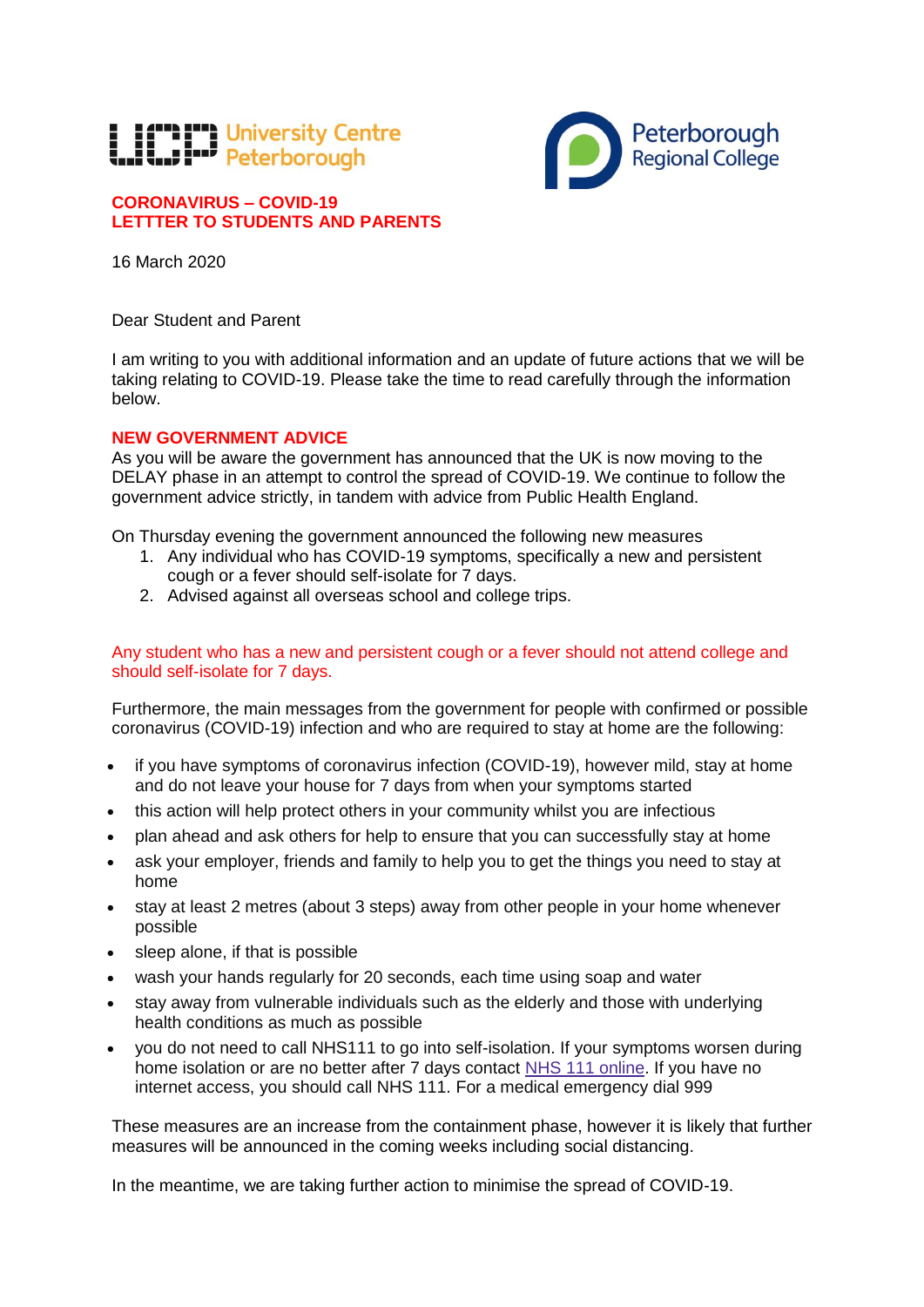### **FURTHER ACTIONS THAT WE ARE IMPLEMENTING AS OF MONDAY 16th MARCH**

- 1. Contactless Payments We would like to encourage all staff and students to use contactless payments where possible
- 2. Trips and Visits All overseas trips have been cancelled or postponed. We are reviewing all UK based student trips on a case by case basis. It is likely that all residential trips will be cancelled or postponed with day trips remaining in operation. This will be reviewed on a case by case basis.
- 3. Events We are reviewing all events. Our UCP Applicant Day went ahead as planned on the  $14<sup>th</sup>$  March as will our Welcome Event on  $17<sup>th</sup>$  March. We will continue to review events over the coming days and weeks.
- 4. Water Machines We are requesting that all staff, students and visitors only use disposable cups at the water machines. Signs will be displayed on water machines as a reminder.
- 5. Attendance We have implemented a register mark 'Q' to indicate those students who are not attending as a result of COVID-19. This register mark is a positive mark and is for those students who are not attending college but are still working and tutors are liaising with them to continue their studies.
- 6. Remote Working and Learning We already use Google Education Suite for a further education learners and CANVAS for our higher education learners and we will be increasing this over the coming days. We are developing a range of instructional guides so that staff and students can work remotely and continue learning online. You will receive more information over the coming days.
- 7. Equipment Loan Scheme we are looking at initiating an equipment loan scheme for students and staff who do not have access to technology. More information will be available later this week and students impacted by this should speak to their tutor as soon as possible.
- 8. Student Contact Details It is essential that we have up to date student contact details and emergency contact details. We will be asking all students to check their details this week as part of tutorials.

In addition to the above I wanted to remind you again of **the importance of hand washing**.

We have published and promoted hand washing protocols via the staff and student intranets as well as specific sessions as part of tutorials. We recommend students, staff and visitors should wash your hands:

- Before leaving home
- On arrival at college
- After using the toilet
- After breaks or sporting activities
- Before food preparation
- Before eating any food, including snacks
- Before leaving college

It is important that we take all precautions available.

It is important that we continue to manage this fast changing situation calmly, following the clear advice from PHE so we manage the risks associated without causing panic or confusion.

This is an unprecedented event and one that is changing quickly. We continue to keep up to date with government advice and senior staff are meeting frequently to review our actions as